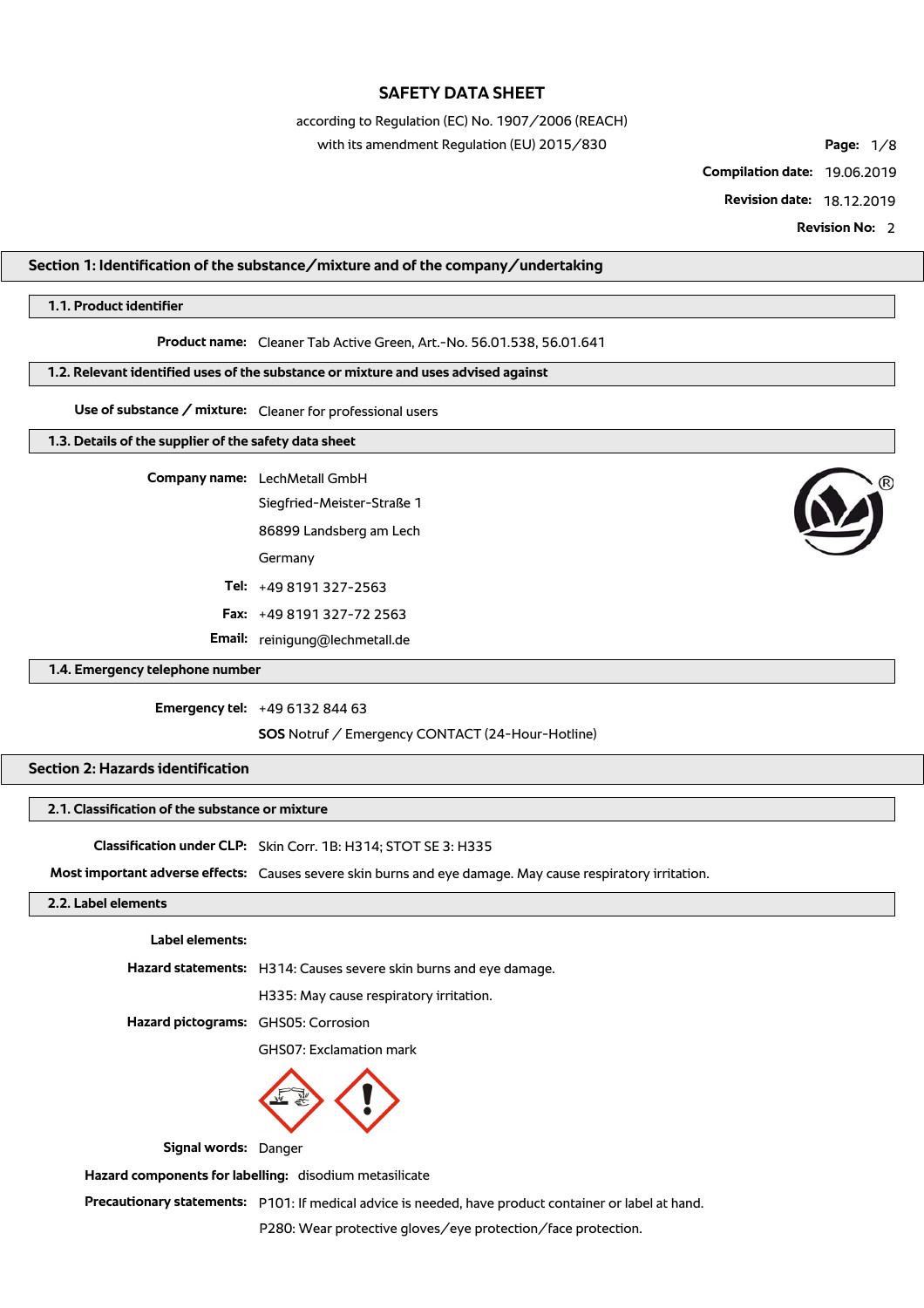#### REINIGER-TAB / CLEANER TAB ACTIVE GREEN

|                                                                                        | Page: | 2/8 |
|----------------------------------------------------------------------------------------|-------|-----|
| P303+P361+P353: IF ON SKIN (or hair): Take off immediately all contaminated clothing.  |       |     |
| Rinse skin with water [or shower].                                                     |       |     |
| P305+P351+P338: IF IN EYES: Rinse cautiously with water for several minutes. Remove    |       |     |
| contact lenses, if present and easy to do. Continue rinsing.                           |       |     |
| P301+P330+P331: IF SWALLOWED: Rinse mouth. Do NOT induce vomiting                      |       |     |
| P310: Immediately call a POISON CENTER/doctor.                                         |       |     |
| P501: Dispose of contents/container to hazardous or special waste collection point, in |       |     |
| $accordance$ with local, regional, national and $\sigma$ international regulation.     |       |     |
|                                                                                        |       |     |
|                                                                                        |       |     |

**PBT:** This product is not identified as a PBT/vPvB substance.

## **Section 3: Composition/information on ingredients**

### **3.2. Mixtures**

**2.3. Other hazards**

#### **\*Hazardous ingredients:**

DISODIUM METASILICATE - REACH registered number(s): 01-2119449811-37-0000

| <b>EINECS</b> | CAS       | ว∪∟ | <b>CLP Classification</b>            | Percent |
|---------------|-----------|-----|--------------------------------------|---------|
| 229-912-9     | 6834-92-0 | -   | Skin Corr. 1B: H314; STOT SE 3: H335 | 40-60%  |
|               |           |     |                                      |         |

SODIUM CARBONATE - REACH registered number(s): 01-2119485498-19-0000

| $ 207 - 838 - 8$ | 497-19-8 |  | <sup>'</sup> Eve Irrit. 2: H319 | $10 - 30%$ |
|------------------|----------|--|---------------------------------|------------|
|------------------|----------|--|---------------------------------|------------|

FATTY ALCOHOL ALCOXYLATE - REACH registered number(s): 02-2119548491-37-0000

| 120313-48-6 | $\overline{\phantom{0}}$ | ' Skin Irrit. 2: H315; Eye Dam. 1: H318;<br>Aquatic Acute 1: H400; Aquatic Chronic 3: | $< 1\%$ |
|-------------|--------------------------|---------------------------------------------------------------------------------------|---------|
|             |                          | H412                                                                                  |         |

#### **Section 4: First aid measures**

**4.1. Description of first aid measures**

| Skin contact: Drench the affected skin with running water for 10 minutes or longer if substance is still on |
|-------------------------------------------------------------------------------------------------------------|
| skin. Transfer to hospital if there are burns or symptoms of poisoning.                                     |

- **Eye contact:** Bathe the eye with running water for 15 minutes. Transfer to hospital for specialist examination.
	- **Ingestion:** Wash out mouth with water. If conscious, give half a litre of water to drink immediately. Do not induce vomiting. Consult a doctor.

**Inhalation:** Move to fresh air in case of accidental inhalation of vapours.

#### **4.2. Most important symptoms and effects, both acute and delayed**

**Skin contact:** Irritation or pain may occur at the site of contact.

**Eye contact:** May cause permanent damage. Corneal burns may occur.

**Ingestion:** Corrosive burns may appear around the lips. Nausea and stomach pain may occur.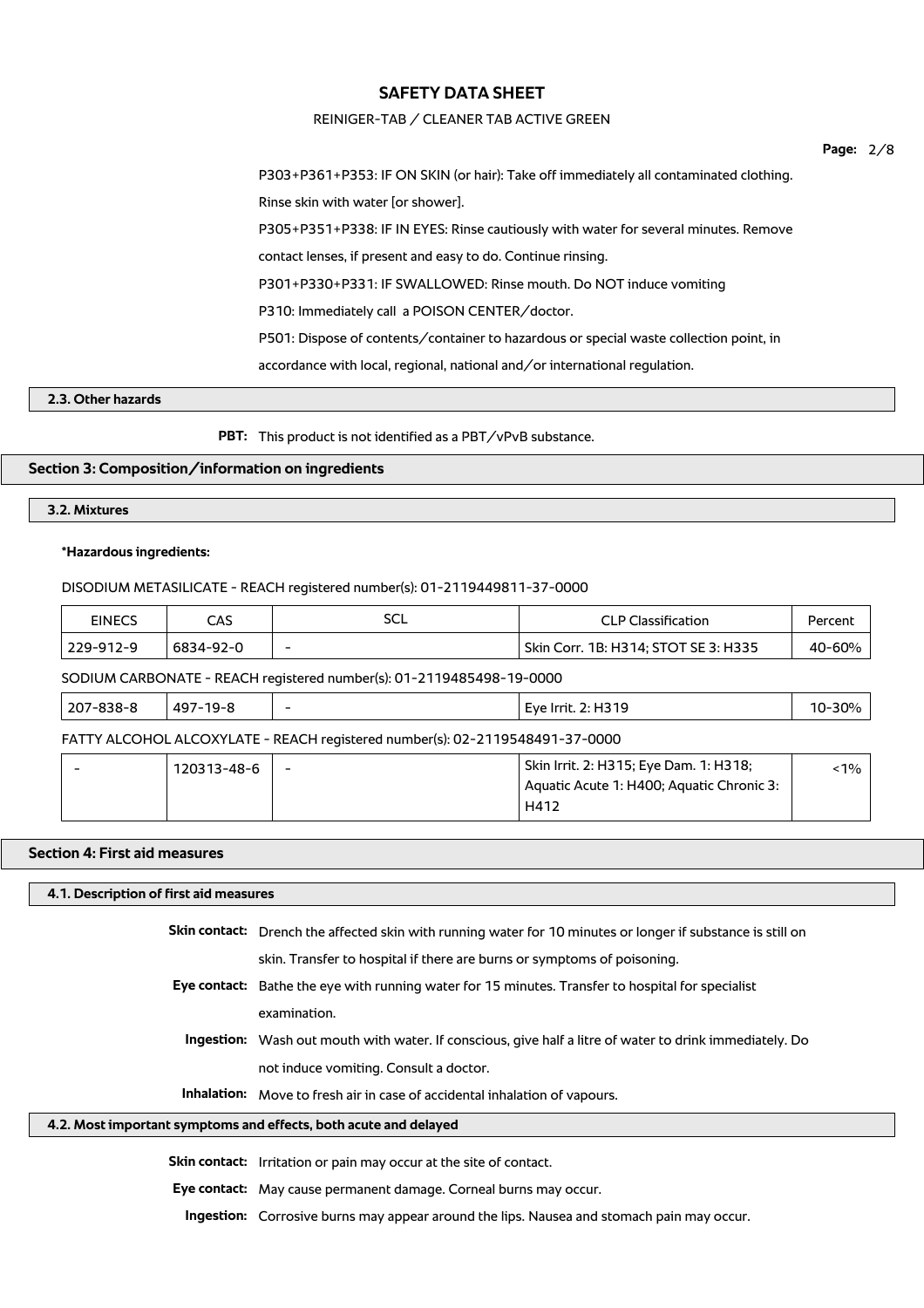#### REINIGER-TAB / CLEANER TAB ACTIVE GREEN

**Page:** 3/8

**Inhalation:** Not applicable.

**Delayed / immediate effects:** Immediate effects can be expected after long-term exposure.

#### **4.3. Indication of any immediate medical attention and special treatment needed**

**Immediate / special treatment:** Show this safety data sheet to the doctor in attendance.

### **Section 5: Fire-fighting measures**

### **5.1. Extinguishing media**

**Extinguishing media:** Suitable extinguishing media for the surrounding fire should be used.

#### **5.2. Special hazards arising from the substance or mixture**

**Exposure hazards:** Corrosive.

**5.3. Advice for fire-fighters**

**Advice for fire-fighters:** Wear self-contained breathing apparatus. Wear protective clothing to prevent contact with

skin and eyes.

### **Section 6: Accidental release measures**

**6.1. Personal precautions, protective equipment and emergency procedures**

**Personal precautions:** Do not attempt to take action without suitable protective clothing - see section 8 of SDS.

#### **6.2. Environmental precautions**

**Environmental precautions:** Do not discharge into drains or rivers.

#### **6.3. Methods and material for containment and cleaning up**

**Clean-up procedures:** Wash the spillage site with large amounts of water. Refer to section 13 of SDS for suitable

method of disposal.

**6.4. Reference to other sections**

**Reference to other sections:** Refer to section 8 of SDS. Refer to section 13 of SDS.

### **Section 7: Handling and storage**

**7.1. Precautions for safe handling**

**Handling requirements:** Avoid direct contact with the substance.

## **7.2. Conditions for safe storage, including any incompatibilities**

**Storage conditions:** Keep container tightly closed. Avoid contact with water or humidity. Storage class: 8B (Non-

combustible corrosive substances)

**Suitable packaging:** Must only be kept in original packaging.

### **7.3. Specific end use(s)**

**Specific end use(s):** PC35: Washing and cleaning products (including solvent based products).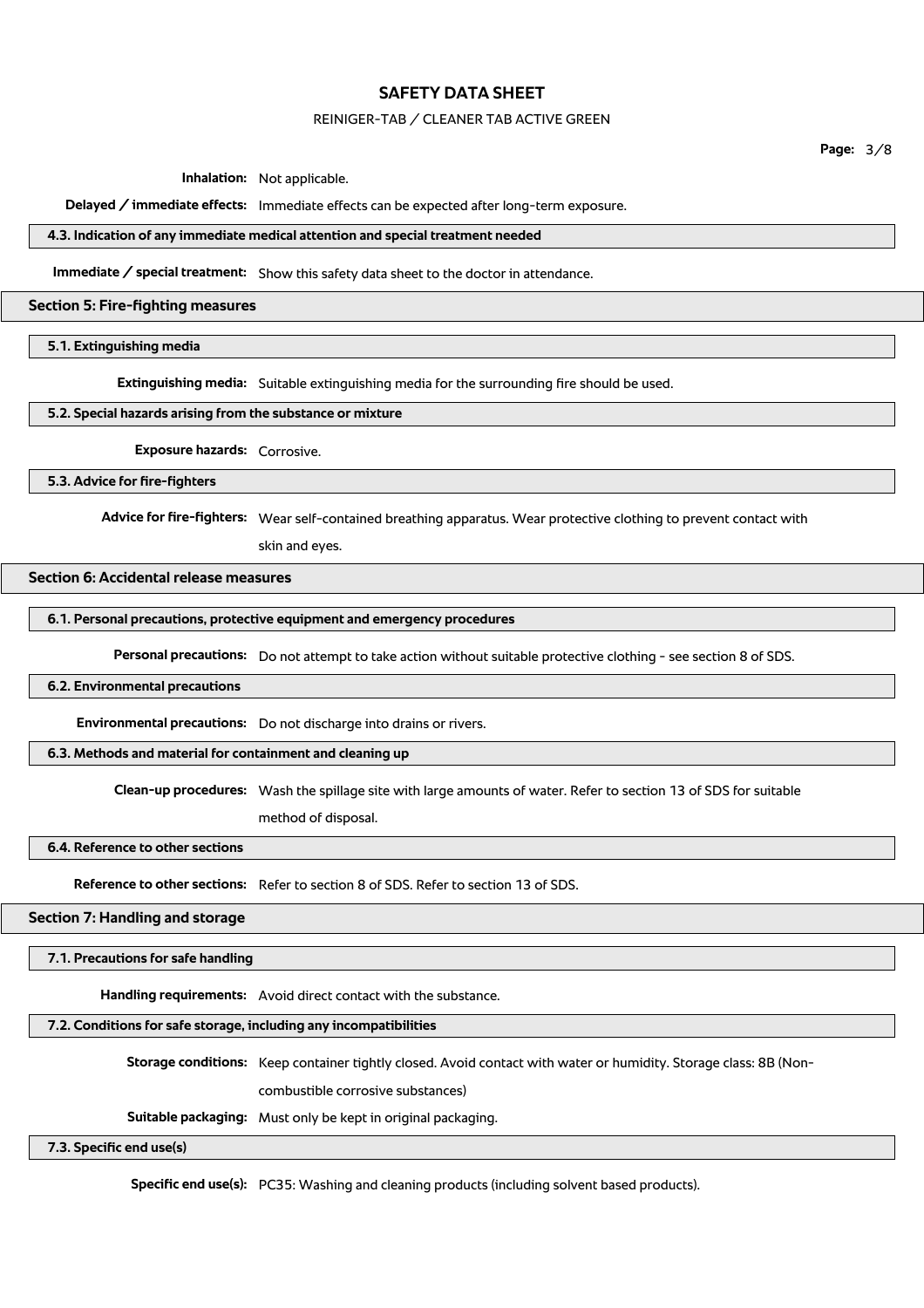# REINIGER-TAB / CLEANER TAB ACTIVE GREEN

## **Section 8: Exposure controls/personal protection**

### **8.1. Control parameters**

**Workplace exposure limits:** No data available.

### **DNEL/PNEC Values**

### **\*Hazardous ingredients:**

### **DISODIUM METASILICATE**

| Type        | Exposure    | Value                  | Population               | Effect   |
|-------------|-------------|------------------------|--------------------------|----------|
| <b>DNEL</b> | Dermal      | 1,49 mg/kg             | <b>Workers</b>           | Systemic |
| <b>DNEL</b> | Inhalation  | 6,22 mg/m <sup>3</sup> | Workers                  | Systemic |
| <b>DNEL</b> | Dermal      | $0,74 \text{ mg/kg}$   | Population               | Systemic |
| <b>DNEL</b> | Inhalation  | 1,55 mg/m <sup>3</sup> | Population               | Systemic |
| <b>DNEL</b> | Oral        | 0,74 mg/kg             | Population               | Systemic |
| <b>PNEC</b> | Fresh water | $7,5 \text{ mg/l}$     | $\overline{\phantom{0}}$ |          |

#### **SODIUM CARBONATE**

| 'ype        | :xbosure   | Value    | Population | Effect |
|-------------|------------|----------|------------|--------|
| <b>DNEL</b> | 'nhalation | 10 mg/m` | Workers    | $\sim$ |

## **8.2. Exposure controls**

|                                  | <b>Engineering measures:</b> Ensure there is sufficient ventilation of the area.                             |
|----------------------------------|--------------------------------------------------------------------------------------------------------------|
|                                  | Respiratory protection: Respiratory protection not required.                                                 |
|                                  | Hand protection: Gloves (alkali-resistant). Breakthrough time of the glove material < 1 hour. Wear chemical- |
|                                  | resistant disposable protective gloves according to EN 374.                                                  |
|                                  | <b>Eye protection:</b> Tightly fitting safety goggles. according to EN 166:2001.                             |
| Skin protection: Not applicable. |                                                                                                              |
|                                  | Environmental: No special requirement.                                                                       |

## **Section 9: Physical and chemical properties**

## **9.1. Information on basic physical and chemical properties**

| <b>State: Solid</b>                           |                                                  |                        |
|-----------------------------------------------|--------------------------------------------------|------------------------|
| <b>Colour: White</b>                          |                                                  |                        |
|                                               | Odour: Odourless                                 |                        |
| Evaporation rate: Not applicable.             |                                                  |                        |
|                                               | <b>Oxidising:</b> Non-oxidising (by EC criteria) |                        |
| <b>Solubility in water:</b> Soluble           |                                                  |                        |
|                                               | <b>Viscosity:</b> Not applicable.                |                        |
| Boiling point/range°C: Not applicable.        | Melting point/range°C: No data available.        |                        |
| Flammability limits %: lower: Not applicable. |                                                  | upper: Not applicable. |
|                                               | Flash point°C: Not applicable.                   |                        |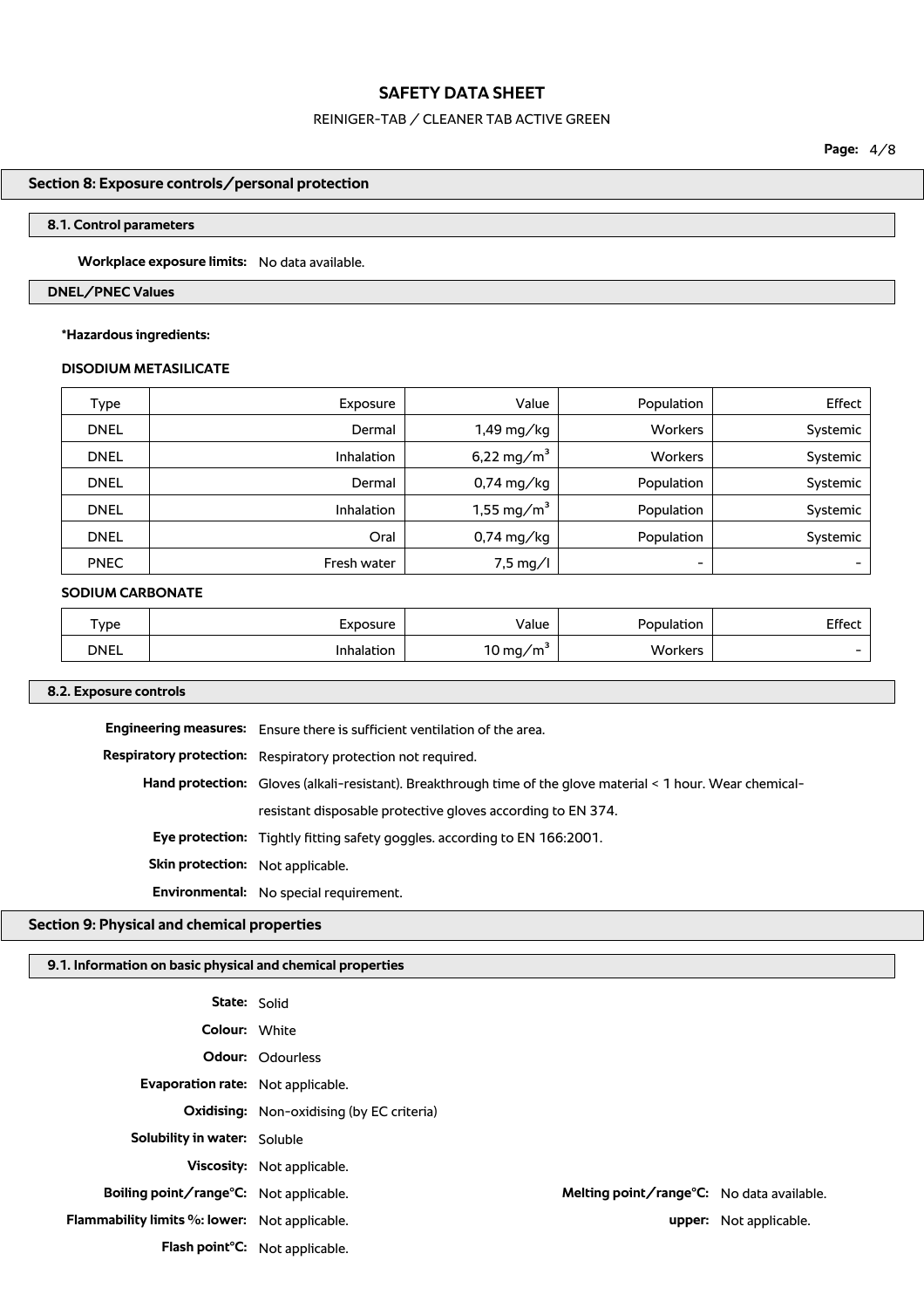## REINIGER-TAB / CLEANER TAB ACTIVE GREEN

|                                                                                                       |                                                 | Page: $5/8$    |  |
|-------------------------------------------------------------------------------------------------------|-------------------------------------------------|----------------|--|
|                                                                                                       | Part.coeff. n-octanol/water: No data available. |                |  |
| Autoflammability°C: Not applicable.                                                                   | Vapour pressure: Not applicable.                |                |  |
| Relative density: No data available.                                                                  |                                                 | pH: 12-13 (1%) |  |
| VOC $g/I: < 3\%$                                                                                      |                                                 |                |  |
| 9.2. Other information                                                                                |                                                 |                |  |
| Other information: No data available.                                                                 |                                                 |                |  |
| Section 10: Stability and reactivity                                                                  |                                                 |                |  |
| 10.1. Reactivity                                                                                      |                                                 |                |  |
| Reactivity: Stable under recommended transport or storage conditions.                                 |                                                 |                |  |
| 10.2. Chemical stability                                                                              |                                                 |                |  |
| Chemical stability: Stable under normal conditions.                                                   |                                                 |                |  |
| 10.3. Possibility of hazardous reactions                                                              |                                                 |                |  |
| Hazardous reactions: Hazardous reactions will not occur under normal transport or storage conditions. |                                                 |                |  |
| 10.4. Conditions to avoid                                                                             |                                                 |                |  |
| Conditions to avoid: Humidity.                                                                        |                                                 |                |  |
| 10.5. Incompatible materials                                                                          |                                                 |                |  |
| Materials to avoid: Acids.                                                                            |                                                 |                |  |
| 10.6. Hazardous decomposition products                                                                |                                                 |                |  |
| Haz. decomp. products: In combustion emits toxic fumes.                                               |                                                 |                |  |
|                                                                                                       |                                                 |                |  |

# **11.1. Information on toxicological effects**

### **\*Hazardous ingredients:**

# **DISODIUM METASILICATE**

| ORL <sup>.</sup> | <b>MUS</b> | LD50 | 770  | mg/kg |
|------------------|------------|------|------|-------|
| ORL              | <b>RAT</b> | LD50 | 1153 | mg/kg |

## **SODIUM CARBONATE**

| ORL | <b>MUS</b> | LD50 | 6600 | mg/kg           |
|-----|------------|------|------|-----------------|
| ORL | <b>RAT</b> | LD50 | 4090 | $\lfloor$ mg/kg |
| SCU | <b>MUS</b> | LD50 | 2210 | mg/kg           |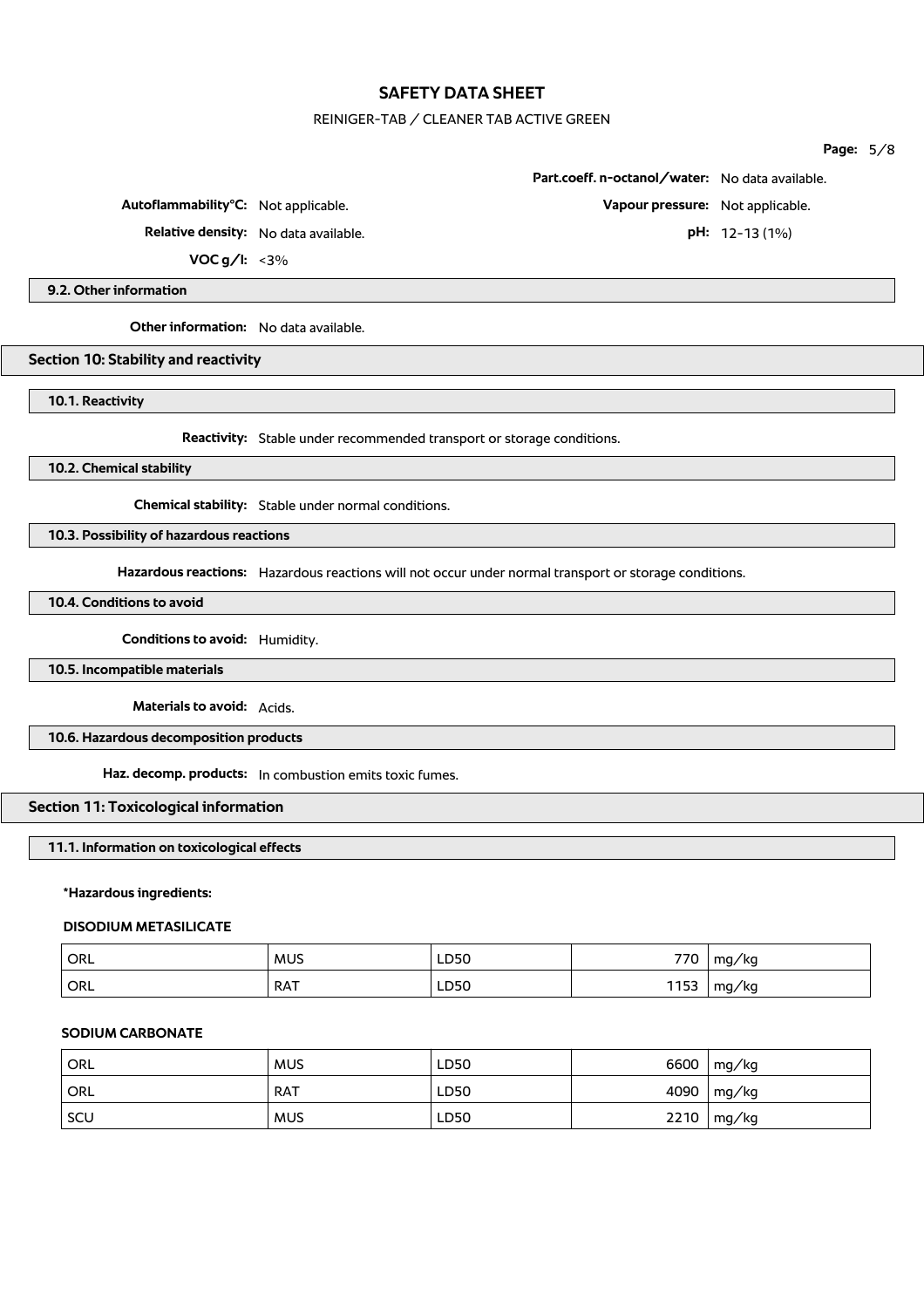## REINIGER-TAB / CLEANER TAB ACTIVE GREEN

## **Page:** 6/8

## **FATTY ALCOHOL ALCOXYLATE**

|                                                                             | ORL                                                                                       | <b>RAT</b>                                                                               | LD50            | $>2000$    | mg/kg |  |  |
|-----------------------------------------------------------------------------|-------------------------------------------------------------------------------------------|------------------------------------------------------------------------------------------|-----------------|------------|-------|--|--|
|                                                                             |                                                                                           | Toxicity values: No data available.                                                      |                 |            |       |  |  |
|                                                                             | Symptoms / routes of exposure                                                             |                                                                                          |                 |            |       |  |  |
|                                                                             |                                                                                           | Skin contact: Irritation or pain may occur at the site of contact.                       |                 |            |       |  |  |
|                                                                             |                                                                                           | Eye contact: May cause permanent damage. Corneal burns may occur.                        |                 |            |       |  |  |
|                                                                             | Ingestion: Corrosive burns may appear around the lips. Nausea and stomach pain may occur. |                                                                                          |                 |            |       |  |  |
|                                                                             |                                                                                           | Inhalation: Not applicable.                                                              |                 |            |       |  |  |
|                                                                             |                                                                                           | Delayed / immediate effects: Immediate effects can be expected after long-term exposure. |                 |            |       |  |  |
|                                                                             | Other information: Not applicable.                                                        |                                                                                          |                 |            |       |  |  |
| <b>Section 12: Ecological information</b>                                   |                                                                                           |                                                                                          |                 |            |       |  |  |
| 12.1. Toxicity                                                              |                                                                                           |                                                                                          |                 |            |       |  |  |
| *Hazardous ingredients:                                                     |                                                                                           |                                                                                          |                 |            |       |  |  |
|                                                                             | <b>SODIUM CARBONATE</b>                                                                   |                                                                                          |                 |            |       |  |  |
|                                                                             | Freshwater Invertebrates                                                                  |                                                                                          | <b>48H EC50</b> | 200-227    | mg/l  |  |  |
|                                                                             | Lepomis macrochirus                                                                       |                                                                                          | 96H LC50        | 300        | mg/l  |  |  |
|                                                                             |                                                                                           |                                                                                          |                 |            |       |  |  |
|                                                                             | FATTY ALCOHOL ALCOXYLATE                                                                  |                                                                                          |                 |            |       |  |  |
|                                                                             | Leuciscus idus                                                                            |                                                                                          | 96H LC50        | $1 - 10$   | mg/l  |  |  |
|                                                                             | Waterplants                                                                               |                                                                                          | <b>72H EC50</b> | $0, 1 - 1$ | mg/l  |  |  |
|                                                                             | 12.2. Persistence and degradability                                                       |                                                                                          |                 |            |       |  |  |
|                                                                             |                                                                                           |                                                                                          |                 |            |       |  |  |
| Persistence and degradability: Biodegradable.                               |                                                                                           |                                                                                          |                 |            |       |  |  |
| 12.3. Bioaccumulative potential                                             |                                                                                           |                                                                                          |                 |            |       |  |  |
| Bioaccumulative potential: No bioaccumulation potential.                    |                                                                                           |                                                                                          |                 |            |       |  |  |
| 12.4. Mobility in soil                                                      |                                                                                           |                                                                                          |                 |            |       |  |  |
|                                                                             | Mobility: No data available.                                                              |                                                                                          |                 |            |       |  |  |
|                                                                             | 12.5. Results of PBT and vPvB assessment                                                  |                                                                                          |                 |            |       |  |  |
| PBT identification: This product is not identified as a PBT/vPvB substance. |                                                                                           |                                                                                          |                 |            |       |  |  |

**12.6. Other adverse effects**

**Other adverse effects:** No data available.

**Section 13: Disposal considerations**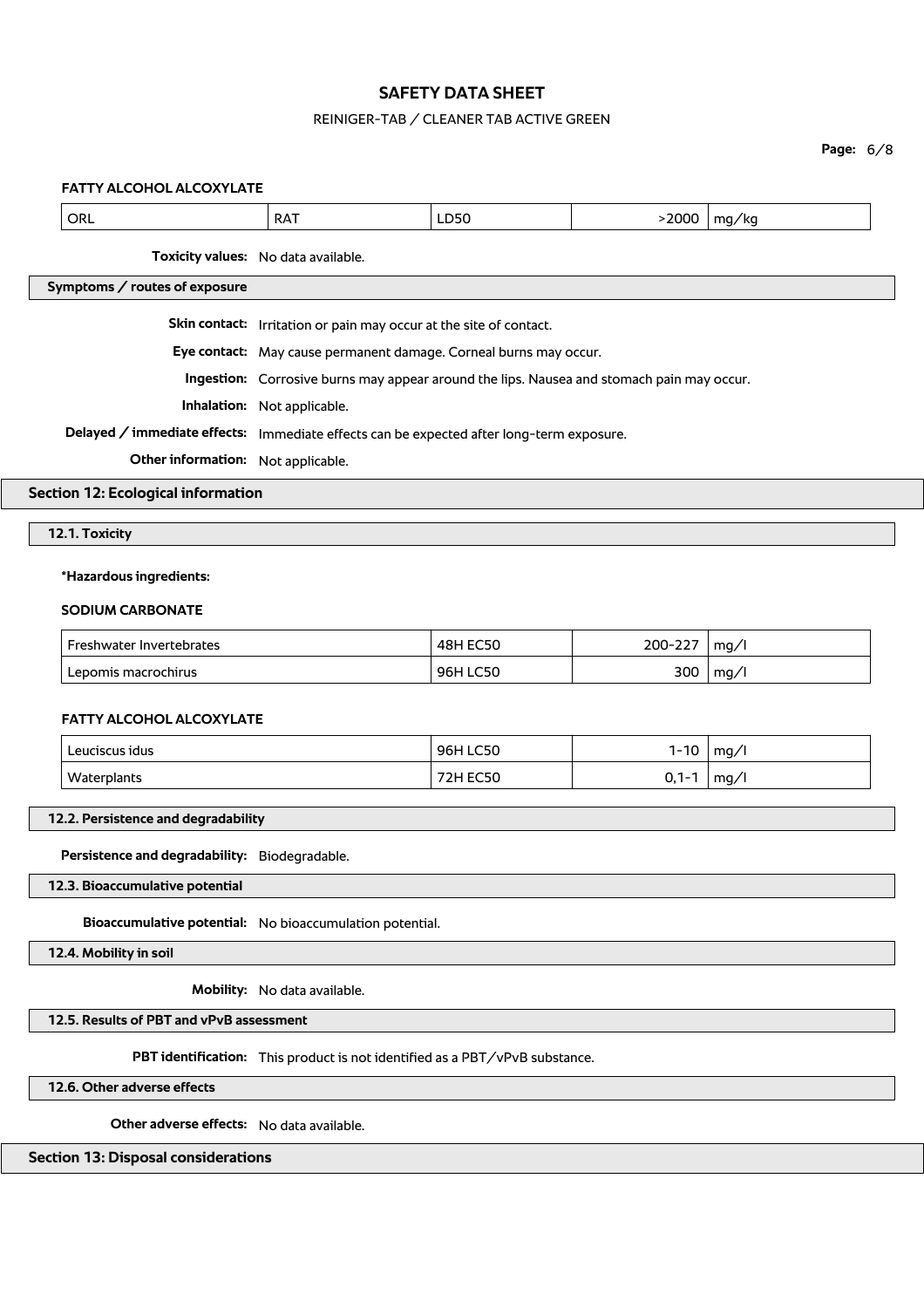#### REINIGER-TAB / CLEANER TAB ACTIVE GREEN

#### **13.1. Waste treatment methods**

|                                             | Disposal operations: Transfer to a suitable container and arrange for collection by specialised disposal company. |
|---------------------------------------------|-------------------------------------------------------------------------------------------------------------------|
| <b>Recovery operations:</b> Not applicable. |                                                                                                                   |
| Waste code number: 200129                   |                                                                                                                   |
|                                             | Disposal of packaging: Dispose of as normal industrial waste.                                                     |
|                                             | <b>NB:</b> The user's attention is drawn to the possible existence of regional or national regulations            |
|                                             | regarding disposal.                                                                                               |

#### **Section 14: Transport information**

**14.1. UN number**

**UN number:** UN3253

**14.2. UN proper shipping name**

**Shipping name:** DISODIUM TRIOXOSILICATE,

Limited Quantity: 5kg

**14.3. Transport hazard class(es)**

**Transport class:** 8

**14.4. Packing group**

**Packing group:**  $|||$ 

**14.5. Environmental hazards**

**Environmentally hazardous:** No **Marine pollutant:** No **Marine pollutant:** No

**14.6. Special precautions for user**

**Special precautions:** No special precautions.

**Tunnel code:** E

**Transport category:** 3

#### **Section 15: Regulatory information**

**15.1. Safety, health and environmental regulations/legislation specific for the substance or mixture**

**Specific regulations:** Ingredients according to Regulation (EC) No 648/2004: <5% polycarboxylates, non-ionic

surfactants.

**15.2. Chemical Safety Assessment**

**Chemical safety assessment:** A chemical safety assessment has not been carried out for the substance or the mixture by the

supplier.

**Section 16: Other information**

**Other information**

**Other information:** according to Regulation (EC) No. 1907/2006 (REACH) with its amendment Regulation (EU)